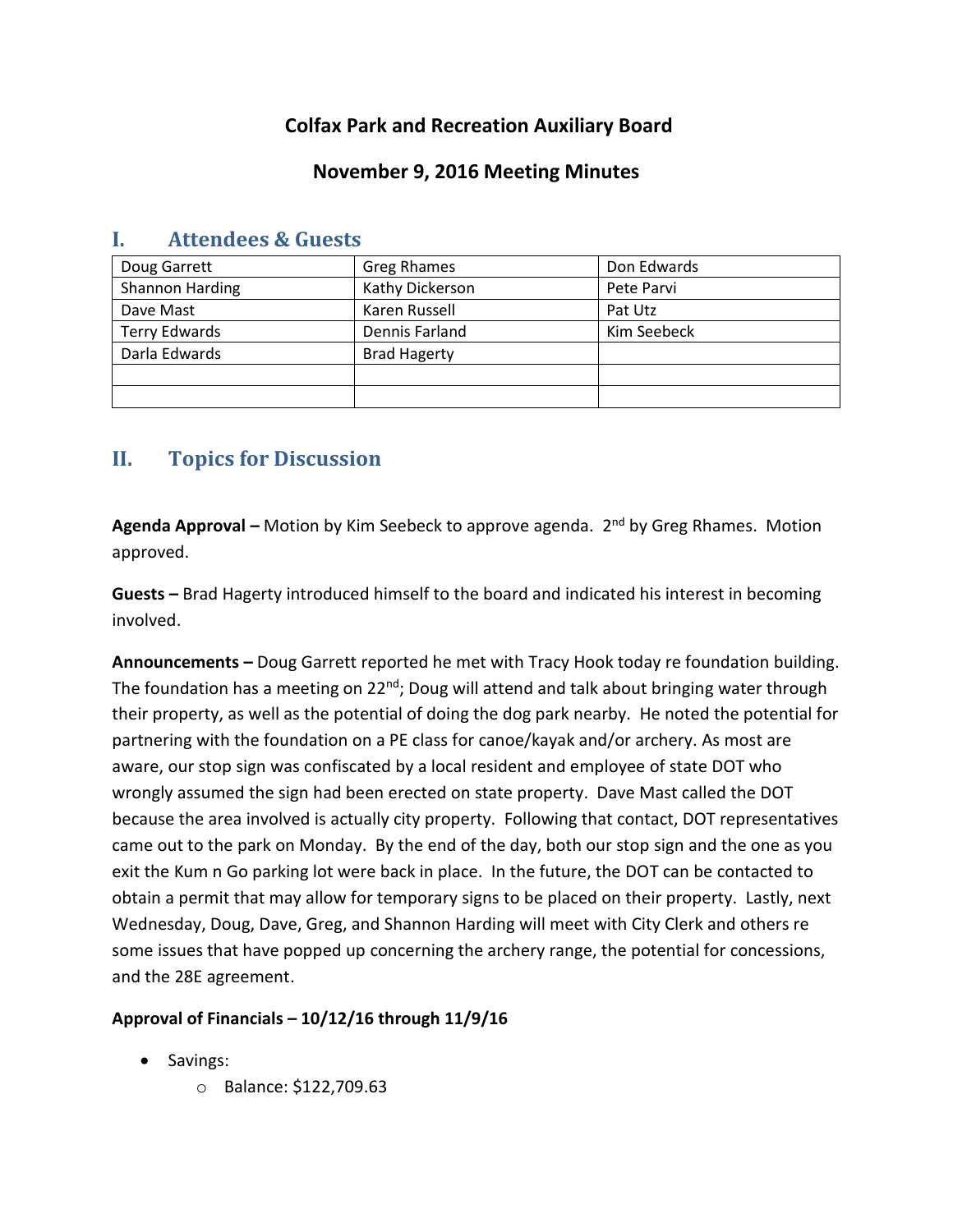- Checking:
	- o Incomes:
		- Donations: \$2,645.00
		- Rental Income/Ag Lease: \$8,875.00
		- $\blacksquare$  Interest: \$29.42
	- o Expenses:
		- Bills & Utilities: \$65.72
		- Tax Prep/Revision: \$450.00
		- **Event Expenses (Concert): \$32.58**
		- **Insurance: \$909.00**
		- Masterdesign: \$4,699.00
	- o Balance: \$12,408.10

Motion to approve financials by Pat Utz. 2<sup>nd</sup> by Greg. Motion approved.

**Meeting Minutes –** Minor revisions to the October minutes were suggested by Karen Russell. Don Edwards moved to approve the October 12, 2016, minutes with those corrections. 2<sup>nd</sup> by Karen. Motion approved.

#### **Committee Reports**

● **Promotions Committee –** Pat stated the promotions committee is working on finishing up thank you letters following the concert fundraiser and noted the creation of a template in the works for future use. An officer will sign the letter and copies will be kept. Any donation over \$250 requires a response on our part, but we'll be using it for all donations. It was noted that all donations should run through both Pat and Kathy Dickerson for recordkeeping purposes. Other items the committee is working on include a survey re interest in archery range – that'll be on the website soon. The committee will also be talking about tri-fold flyers at their next meeting because we're almost out of the original 500 and the cost is a few hundred dollars. Its November meeting will involve goals for 2017, and keeping interest high re social media, FB. Pat indicated that concert photos taken by Dennis Farland's granddaughter are on the website. One of the lessons learned from this year is that it's difficult to plan a big event in 2 months' time so efforts will be undertaken to start early for 2017. Lastly, a reminder: please send any pictures to Pat if you've taken them out at the park so they can be used on website.

**Design Steering Committee** – Kim indicated that the changes suggested and electronic vote taken after the October 19th meeting had been reported to Confluence and they're working on the modified numbers. It is Kim's hope to get together with the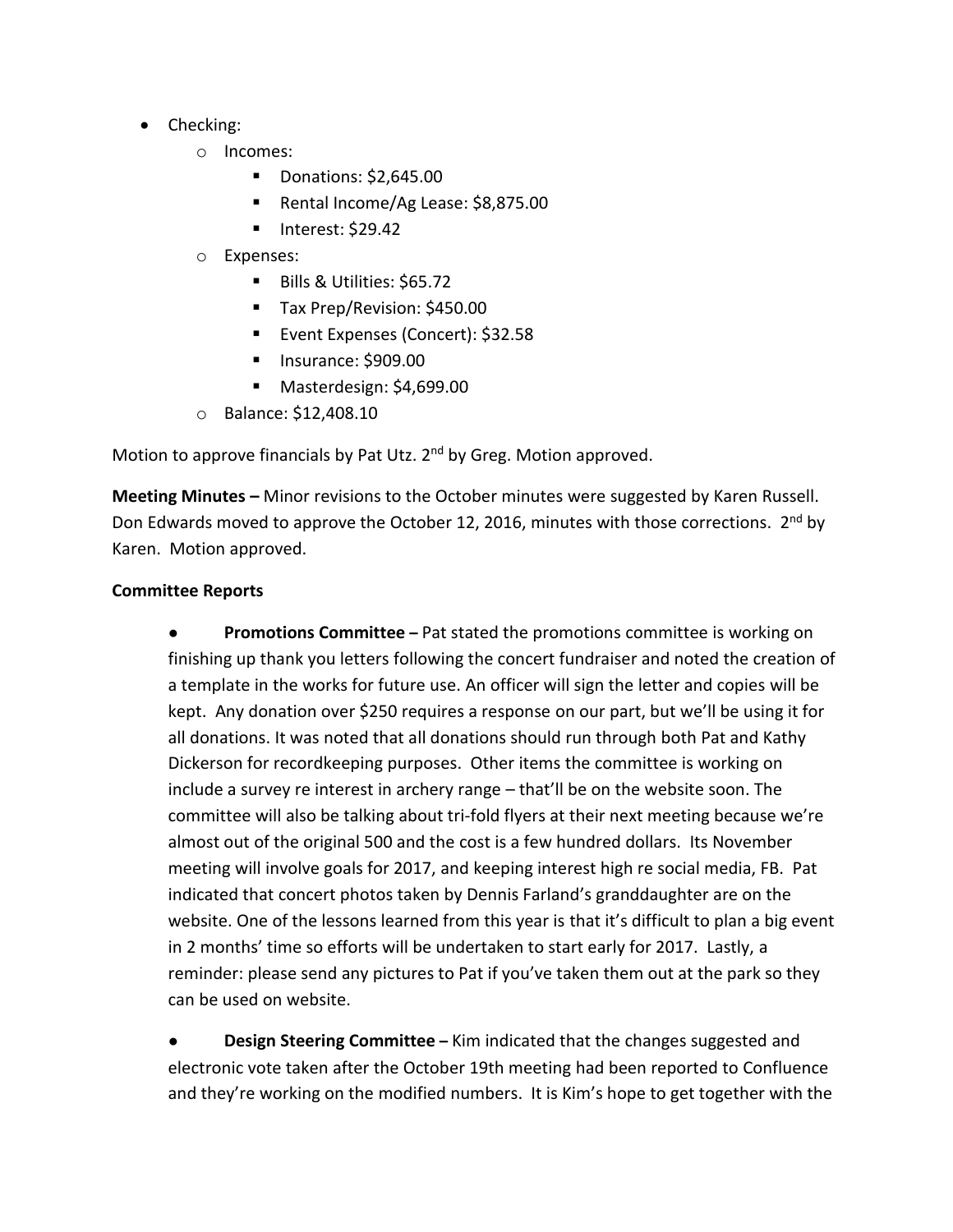City Council in December. Once financials are done, the proforma will be provided by Confluence. Additionally, comparable research is being done re land values for the proposed retail space. Apparently Confluence talked to Weiland – the developer of a mall south of Bass Pro. He wants to see what we're doing – not necessarily to get them to buy in to our project but to get some valuable feedback from a developer's perspective. Karen asked whether anyone knows what Beck's gave for the land it purchased. The answer was not known. Microtel involved a 2 acre parcel, at a cost of \$70k an acre.

**● Operations/Planning Committee –** Don reported he's spoken with Tom Wilson with MidAmerican – Wilson wants to talk to his engineer and someone from the board next week regarding a transformer that would accommodate 25-40 RV campsites. There will be a Work Day at the Pole Building on Saturday. The committee advised it had no information re gravel at Manatt's; Doug indicated it's blocked in by pipe line. The committee does not yet have any information re material costs for the water line that George Dickerson has offered to install. Randy Roster has been out one day, maybe two, working on the tuck pointing of the block building. He did leave a brochure with different types or colors of paint for building. Don reported Randy is supposed to be out this weekend with a couple crew members. Finally, Don shared that Tom Wilson writes up a donation from Mid-American every year and this year it'll be given to the Colfax PAB, instead of Main Street. We should receive those funds in a couple weeks. Discussion was had regarding park use into the winter. All agreed the park should remain open. Kim noted that we need to update the volunteer closing sign-up sheet because it only goes through November. Finally, Doug noted that he added a few signs at the park concerning cross-country skiing, and no ice fishing.

● **Nomination Committee/Suggestions for Additional Members –** Doug reported that Connor Jones is going to send a letter or an email indicating his resignation from the board. Don has four gentleman interested in participating on the board: Dennis Farland, Brad Hagerty, Mike Talsma, and Tom Wilson. More particularly, Don noted that Mike Talsma could not make it this evening and that Tom Wilson may be interested in joining in the spring. Pete Parvi moved to accept the nominations of Dennis Farland and Brad Hagerty. Greg seconded. Motion approved. Kim will provide both Dennis and Brad with new member packets. The nominations of Mr. Talsma and Mr. Wilson will be addressed at a later date.

**Use of Pole Building in Future-Archery** – Doug checked with the insurance company re costs to insure the proposed archery range. He was advised the cost would be \$300 a year for up to 20 lanes. This coverage would be separate from and in addition to the coverage that would exist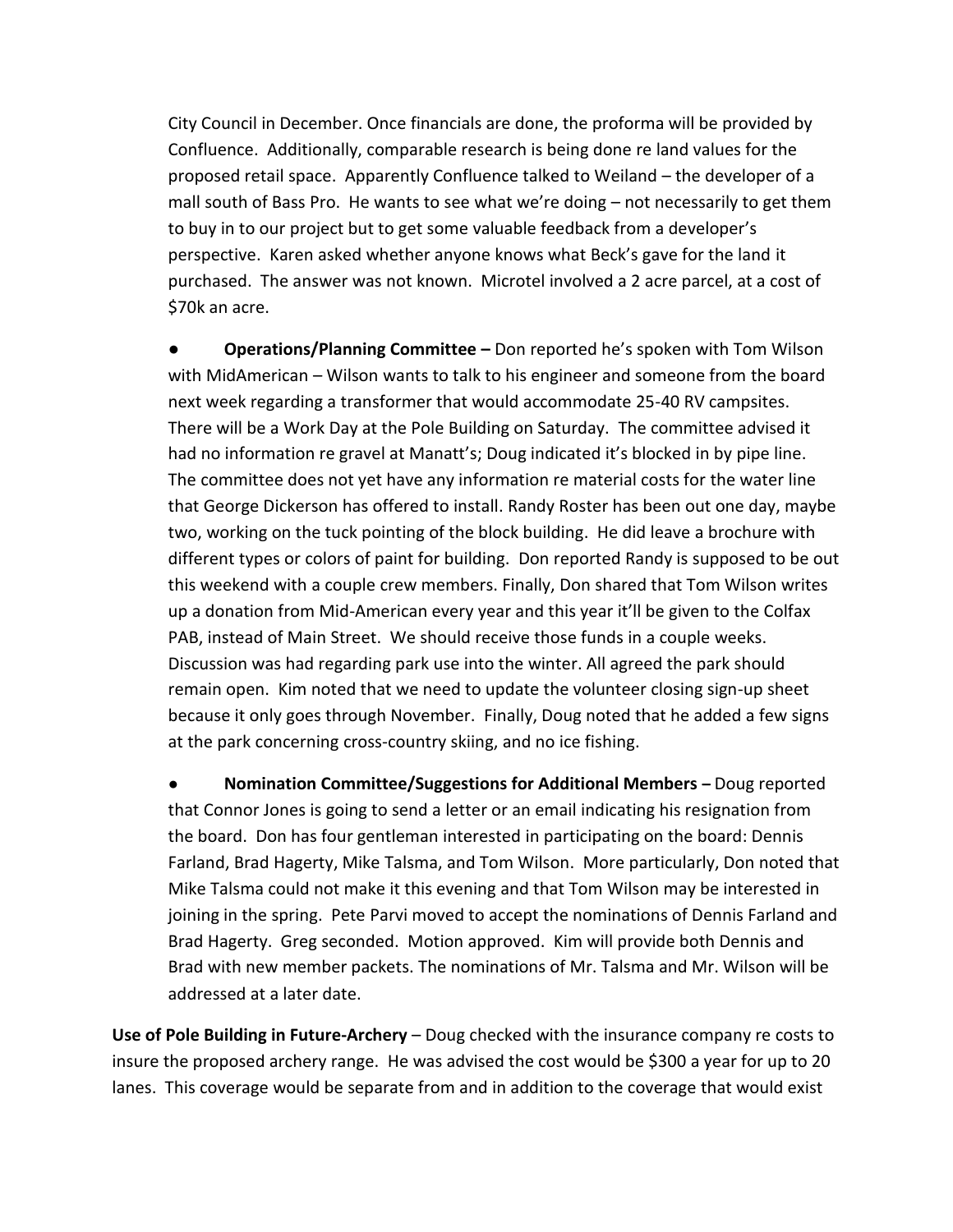on the City's policy. He encourages the board to purchase this separate insurance. Greg provided a handout and reviewed it with the board concerning short term and long term budget information for the proposed archery ranges. More specifically, the short term budget for the indoor archery range involves fifteen (15) 24"x24" targets at roughly \$1,200; \$300-500 for hardware, heaters, etc; and \$1,000 for improved lighting – wiring and the lights themselves. Thus, the total short term costs are about \$2,700. Budget offsets include monetary sponsorships received thus far and verbal commitments for additional sponsorships. Greg believes the targets themselves will be paid for by sponsorships alone. Brad noted the need for a range master and discussion was had. Returning to budget offsets, Greg indicated that all lumber and labor is being donated. The arrow backstopping is being donated in the form of belting from Martin Marrieta. Additionally, there is a potential donation re the needed lighting improvements. Greg plans to move as follows: that, if by December 1, we have received at least 50 percent of projected cost to open the range, that that money be used to proceed with the purchase the targets, and that we use additional board funds to cover the remaining costs with the caveat that the issues to be discussed at next week's meeting with members of the board, the City and City Attorney are resolved favorably. Next, Greg noted the \$35,000 long term budget cost for insulating and sheet rocking the interior of the pole building, the cost of outdoor range targets, stands and hardware for the sand pit area at about \$2,000, and \$25,000 in projected costs to complete a forty (40) 3-D target range on the eastern edge of the park. Further discussion ensued.

**Block Building Future Use/Remodeling Budget** – As noted earlier, tuck pointing has begun and painting is being considered. Windows need to be done as well. Greg wants to finish power washing inside of the building, and noted that paint also needs to be done on the inside. Moreover, rewiring of that building is necessary: better lighting and adding 30/50 amp outlets, etc. There remains a need to put together a budget and plan for the block building's future uses. There is nothing for the board to vote on at this point.

**RV Campground Development/Planning Budget –** Doug reported that one thing we're looking into is a bath/shower facility. If it was placed on the west end of the block building, that could serve campers and folks using the block building for other events. Discussion ensued regarding similar facilities at Elk Grove and one in Newton. Don provided a handout depicting a concrete pre-cast facility. George Dickerson predicted the costs of such a facility at about \$50-70,000.00. Kim believes it'll be closer to \$100k. Greg updated the board regarding George Dickerson's offer to run water into park. Details have been discussed and clarified. George would cover the labor costs, and now we're waiting on the cost of the needed materials from George. Specifically, the water would likely be run through the school foundation land and into the park, and a septic tank will be added because the well water at the park is not potable.